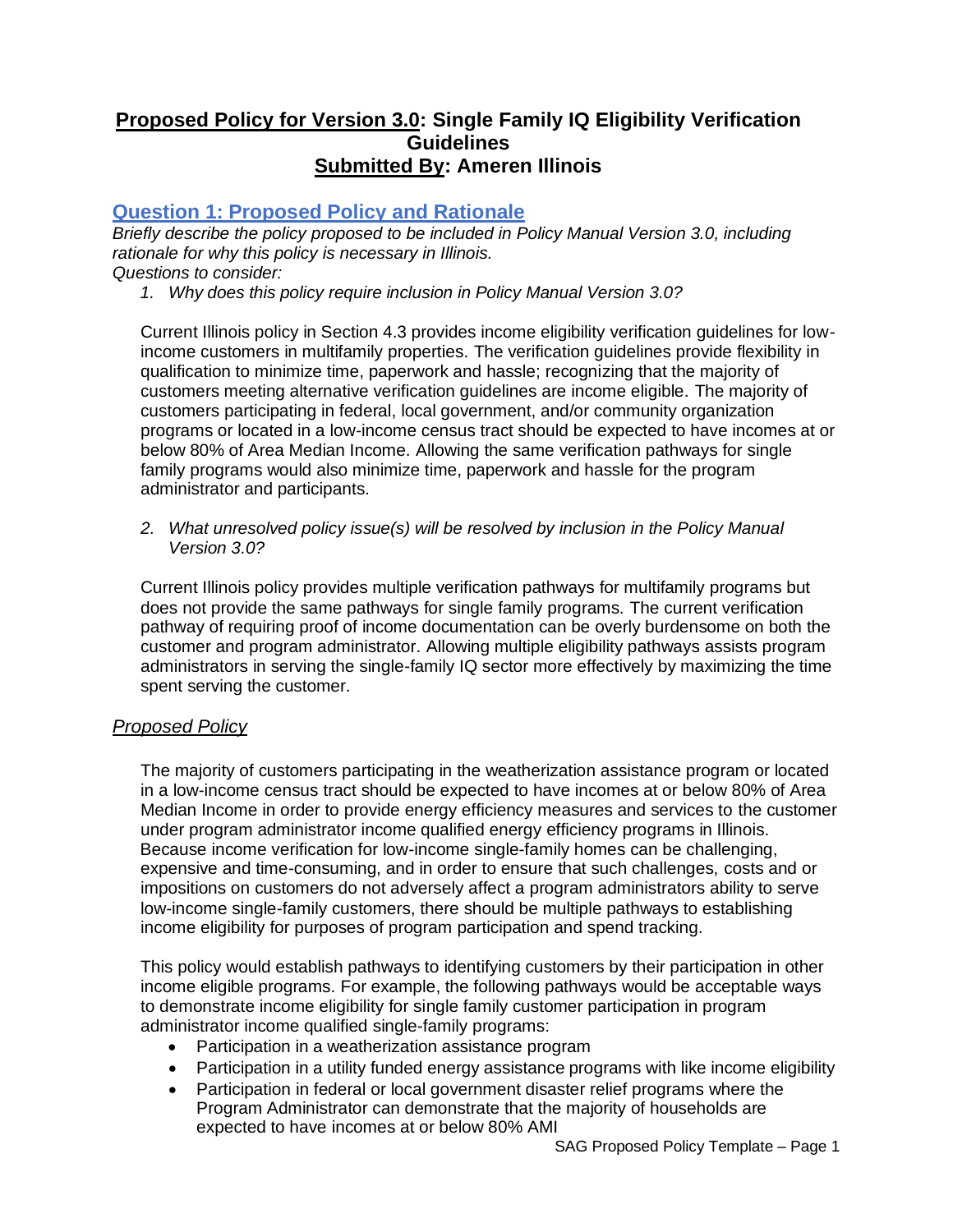• Participation in programs administered by local governments or community organizations where the Program Administrator can demonstrate that the majority of households are expected to have incomes at or below 80% AMI

#### **Question 2: Utility Impact**

*Describe whether the proposed policy impacts Illinois gas utilities, electric utilities, or both.*

This policy affects both electric and gas utilities.

#### **Question 3: Background Research**

*Provide any background research completed in preparing this template, including source references and links, as applicable.*

*Questions to consider:*

- *1. Are you aware of other jurisdictions or utilities that address this policy issue?*
- *2. Have any national or regional energy efficiency organizations addressed this policy topic? If so, please provide reports and any other relevant sources.*

### **Optional Question 4: Commission Decision**

*Has the Illinois Commerce Commission previously addressed this policy or issue? If so, please provide language and specific citations, including the ICC docket number.*

See Policy Manual Version 2.1

#### **Optional Question 5: Statutory Consistency**

*Have you reviewed your proposed policy against applicable Illinois law? Are there any possible conflicts? If so, please explain and provide statutory citation(s).*

This proposal would facilitate the intentions of Section 8-103B(c), as well as other utility objectives targeted at serving income eligible customers.